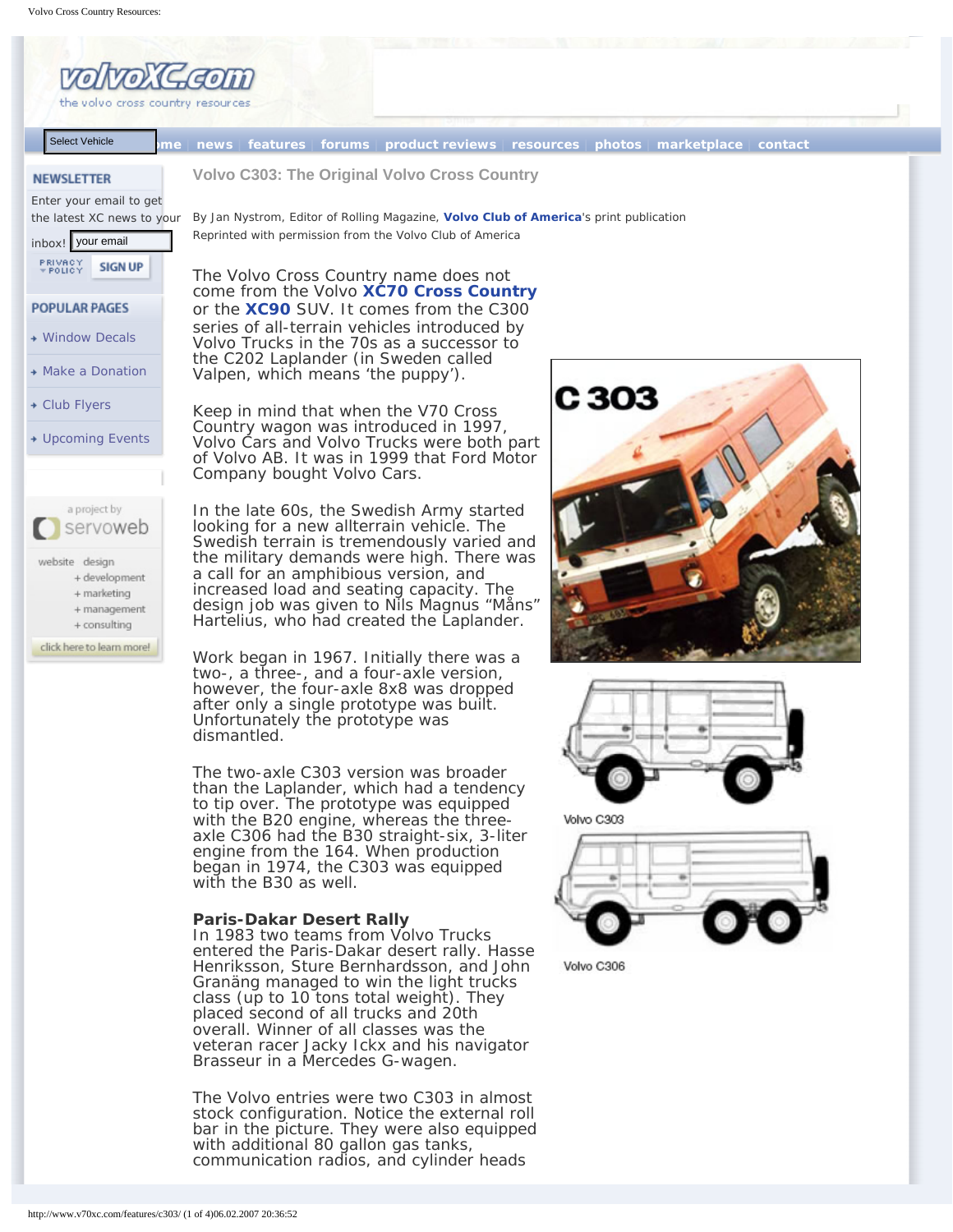adopted for the low-octane gas found in Africa. Navigational equipment such as clocks and trip meters were added to the instrumentation.

The winning C303 is on display in the Volvo Museum in Gothenburg. Hasse Henriksson was back in 1986, in a Swedish-Greek team together with Athanare Papadimitriou and Börje Rosvall, again driving a stock C303. This time they placed fifth amongst all trucks and second in the light trucks class.



Photo courtesy of the Volvo Historical Archive.



Like what you see here? Join the Volvo Club of America and get Rolling Magazine delivered right to your do click here for more info!



Nick Fleetwood on expedition with his Volvo C-306. Here he is negotiating the easy part of the Garburn Pass, near Lake Winder in the Lake District National Park, England. Photo courtesy of Nic Fleetwood.

## **Additional C303 Photography**



This 1979 C306 firetruck, with PTO powered hydraulics and water pump, electric winch mountable front and back, is owned by Jeff Lenzner, Clatskanie, Oregon. It was previously an airport fire service truck in Arvidsjaur in northern Sweden. Features crew cab seating for five, engageable front and rear differential locks and six-wheel drive. Top speed is 60 mph. Jeff imports firetrucks and military vehicles from Europe. The C306 is currently for sale on eBay. It has 16,000 miles on the odometer. Photo courtesy of Jeff Lenzner.



Volvo 8×8 that never was. The four-axle version was dropped after only a single prototype was built. The prototype was dismantled.